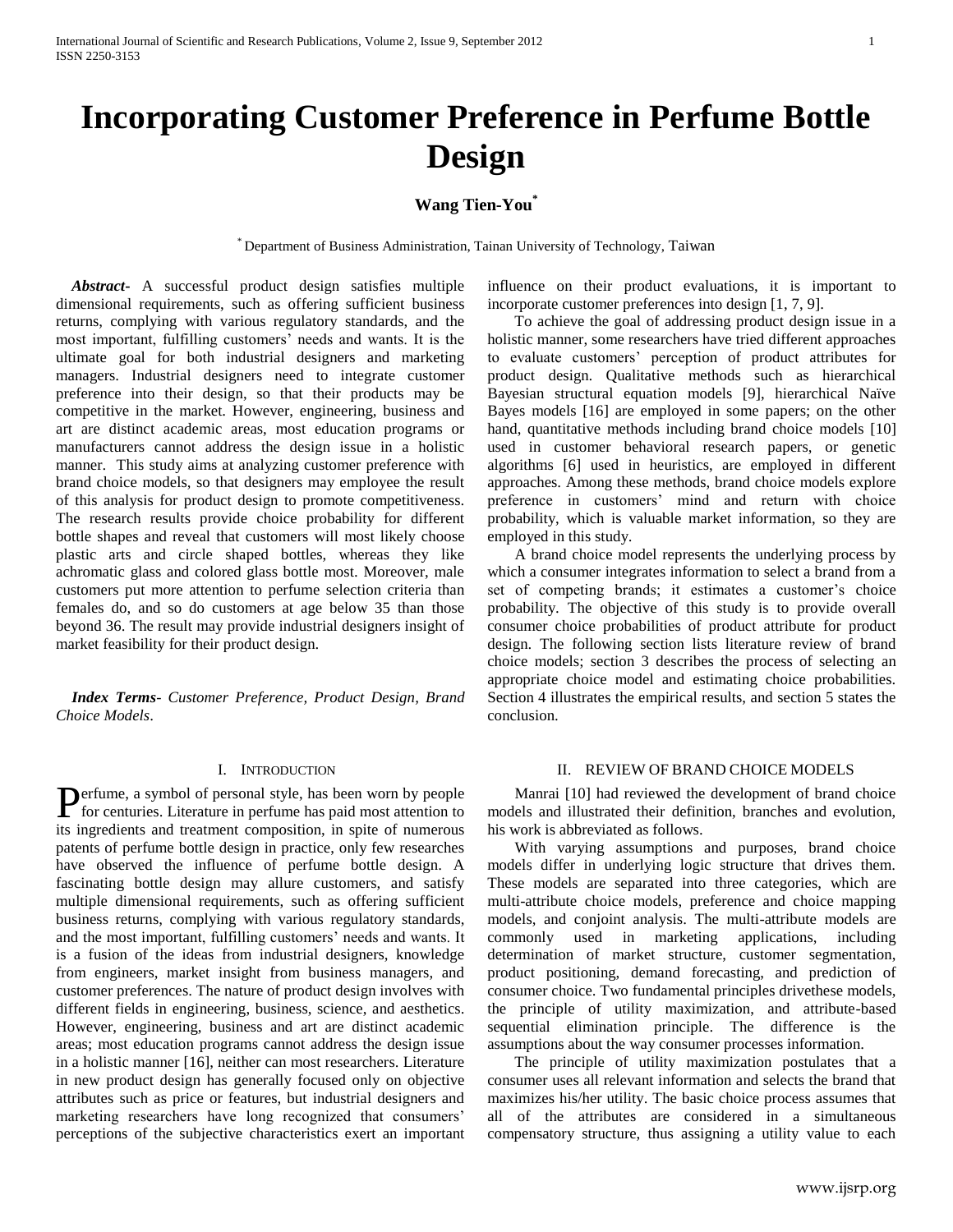brand. Models driven by utility maximization principle include Luce's model [8], McFadden's MultinominalLogit (MNL) model [13], Nested MultinominalLogit (NMNL) model [14], Multinomial Probit (MNP) model [3], Generalized Logit Model (GLM) [4], Multiplicative Competitive Interaction (MCI) model  $[2]$  etc.

 The principle of attribute-based processing suggests that a consumer makes a selection through a simplified heuristic and may not use all the relevant information available at the time of choice. The choice is made by comparing brands on attribute-byattribute basis. The assumption is that there is a random or hierarchical sequence in which the attributes are considered. Models driven by this principle include Elimination-By-Aspects (EBA) Model [15], Elimination-by-Cutoffs (EBC) model [11], Elimination-by-Dimensions (EBD) model [5], and other EBAlike models.

### III. METHODS

 The various brand choice models are based on different assumptions and purposes, so selecting an appropriate model among them has been more difficult than before. Matsatsinis and Samaras [12] presented a process of brand choice model selection, which refers to transformation of preference table, calculation of parameters such as range type, skewness and kurtosis, selection of an appropriate brand choice model, and finally estimation of choice probability. The process involves the following steps:

1) Obtain preference tables from consumers.

 $(1)$ 

2) Decide utility function  $u_i(g_i)$ .

 $U_i = u_i(g_i) = \sum_j \beta_j a_{ij}$ 

where  $i=1,2,..., 5, j=1, 2, 3, 4, 0 < U_i < 1$ .

 $u_i(g_i)$  transfers preference value  $a_{ij}$  into utility value  $U_i$  with coefficients  $\beta_j$ , in which *i* stands for shape style and *j* for

material attribute.

3) Find maximum utility value Umax and minimum utility value Umin, and calculate range  $R$  ( $R =$  Umax - Umin) and range type  $δ$ , where

$$
\delta = \begin{cases}\n1 & \text{if } 0 \le R \le 0.1 \\
2 & \text{if } 0.1 < R \le 0.3 \\
3 & \text{if } 0.3 < R \le 0.6 \\
4 & \text{if } 0.6 < R \le 1\n\end{cases} \tag{2}
$$

4) Calculate 
$$
\varepsilon
$$
 and  $x_i$ ,  
\n $\varepsilon = \delta/(n-1)$  (3)  
\n $x_i = U_{min} + (2i-1)\varepsilon/2$  (4)  
\nwhere  $i = 1, 2, 3, 4$ .  
\n5) Calculate  $\mu$ ,  
\n $\mu = \sum_{i=1}^{4} f_i x_i / \sum_{i=1}^{4} f_i$  (5)  
\n6) Estimate  $r^{th}$  moment  $m_r$ ,  
\n $m_r = \sum_{i=1}^{4} f_i (x_i - \mu)^r / \sum_{i=1}^{4} f_i$  (6)

7) Estimate skewness  $\alpha_3$ ,

$$
\alpha_3 = m_3 \sqrt{m_2^3} \tag{7}
$$

8) Estimate kurtosis  $\alpha_4$ ,

$$
\alpha_4 = m_4 / m_2^2 - 3 \tag{8}
$$

- 9) Search in the rule base listed in Appendix A with  $\delta$ ,  $\alpha_3$ and  $\alpha_4$  to find a match. If a match is found, the selected model number is returned.
- 10) Estimate choice probability with the corresponding choice model in Table 1.

 This process extracts a consumer's intention of selecting a brand among competing brands, and quantifies the intention to choice probabilities.

## **Table1: Brand choice models**

|    | No. Name<br>Model                  |                                                                                                                                                                                                                                         |
|----|------------------------------------|-----------------------------------------------------------------------------------------------------------------------------------------------------------------------------------------------------------------------------------------|
|    | Luce                               | $P_{ii}(C) = U_{ii}/\sum_{k \in C} U_{ik}$                                                                                                                                                                                              |
|    | 2. Lesourne                        | $P_{ii}(C) = U_{ii}^2 / \sum_{\mu \in C} U_{ik}^2$                                                                                                                                                                                      |
|    | 3. Multinomial<br>Model (McFadden- | Logit $P_{ii}(C) = e^{U_{ij}} / \sum_{u \in C} e^{U_{u}}$                                                                                                                                                                               |
|    | 4. McFadden-2                      | $P_{ii}(C) = e^{2U_{ij}} / \sum_{k \in C} e^{2U_{ik}}$                                                                                                                                                                                  |
|    |                                    | 5. Width of Utilities-1 $P_{ii}(C) = U_{ii}^{U_{\text{max}}-U_{\text{min}}} / \sum_{k \in C} U_{ik}^{U_{\text{max}}-U_{\text{min}}}$                                                                                                    |
| 6. |                                    | Width of Utilities-2 $P_{ii}(C) = e^{(U_{\text{max}}-U_{\text{min}})U_{ij}} / \sum_{\mu \in C} e^{(U_{\text{max}}-U_{\text{min}})U_{ik}}$                                                                                               |
|    |                                    | 7. Maximum of utilities $P_{ij}(C) = \begin{cases} 1/m & \text{if } U_{\text{max}} \ge U_j \ge U_{\text{max}} - \varepsilon_i, \\ 0 & \text{otherwise,} \end{cases}$<br>where $\varepsilon_i = (U_{\text{max}} - U_{\text{min}})/(n-1)$ |
| 8. | Equal probabilities                | $P_{ij}(C)=1/m$ , where $U_{\text{max}}-U_{\text{min}} \leq 0.1$                                                                                                                                                                        |

Source: Matsatsinis and Samaras (2000)

# IV. RESULTS AND DISCUSSION

 A questionnaire with Cronbach's alpha value 0.829 is employed for data collection, which consists of two sections: Perfume Selection Criteria and Preference Table.

#### *A. Data*

 300 copies of questionnaire are collected from male and female consumers by face-to-face interviewing in shopping malls, rail stations, night markets in Tainan and Kaohsiung; 280 out of 300 copies are effective. The demographic statistic show that service industry take 44.29% share in Profession, age group between 19 and 26 takes 53.57% share in Age, southern area takes 61.43% in Area, and female takes 87.14% share in Gender variable.

### *B. Perfume Selection Criteria*

 The importance of each criterion Brand, Fragrance, Price, Reputation and Bottle Design was granted by survey responsers. The results of t-test and ANOVA show that the perfume selection criteria of responsers do not make significant difference in different residential areas, and types of profession. But it makes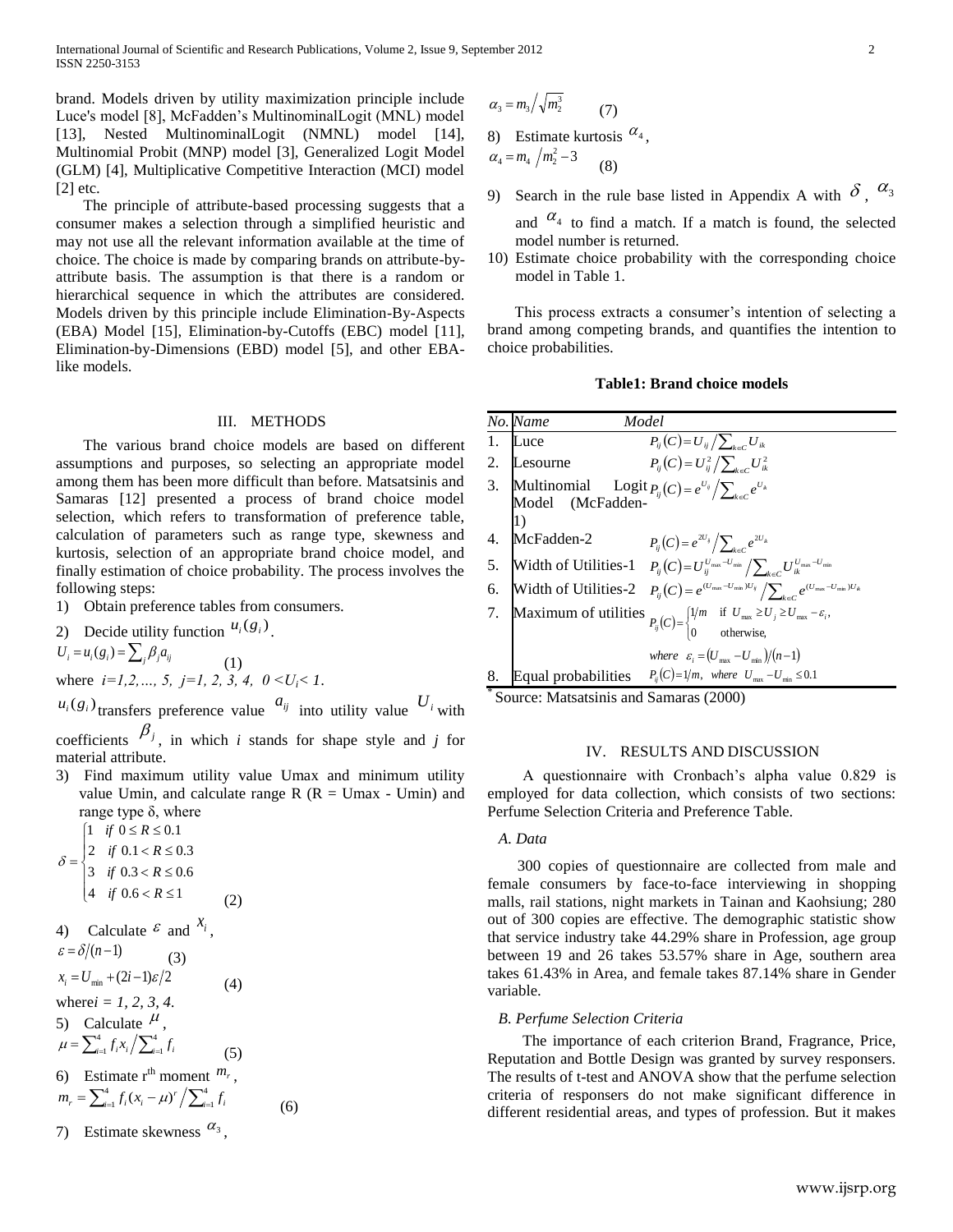significant difference between male and female, as shown in Table 2.

**Table 2 Difference between male and female for perfume selection** criteria

|                            | Male | Female    |
|----------------------------|------|-----------|
| Male                       |      | $0.261**$ |
| Female                     |      |           |
| * $p < 0.05$ ** $p < 0.01$ |      |           |

 Table 3 reveals responsers who are below 35 years old pay more attention to perfume selection criteria than those beyond 36 significantly.

**Table 3 Difference between age groups for perfume selection criteria**

|                  | Below 35 | Beyond 36 |
|------------------|----------|-----------|
| Below 35         |          | $0.202*$  |
| Beyond 36        |          |           |
| .<br>.<br>$\sim$ |          |           |

*\* p< 0.05 \*\* p < 0.01*

# *C. Preference Table*

Part II refers to a preference table which contains  $a_{ij}$ ,  $i=1, 2, 3$ *…., 5*, *j=1, 2, 3, 4. i*represents shapes of Circle, Rectangle, Triangle or Rhombus, Cylinder, and Plastic Arts; *j* stands for different material, like transparent glass, colored glass, metal material, plastic material.  $a_{ij}$  is transferred into utility value  $U_i$  via a utility function. Table 4 is a real example of preference table. In this table, a survey responser fills in his/her grade from 1 to 5, 5 means "Like best".

**Table 4 A real example of preference table**

| Material<br><b>Shapes</b> | Achromatic<br>Glass | Colored<br>Glass | Metal | Plastic |
|---------------------------|---------------------|------------------|-------|---------|
| Circle                    |                     |                  |       |         |
| Rectangle                 |                     |                  |       |         |
| Triangle/Rhombus          |                     |                  |       |         |
| Cylinder                  |                     |                  |       |         |
| <b>Plastic Arts</b>       |                     |                  |       |         |

Table 5 shows the evaluation result of the above example, and the overall probability.

| Table 5 Final results of choice probability evaluation |
|--------------------------------------------------------|
|--------------------------------------------------------|

| Result              |         | Example     | Overall     |  |
|---------------------|---------|-------------|-------------|--|
| <b>COM</b>          | Utility | Probability | Probability |  |
| Circle              | 0.859   | 0.248       | 0.210       |  |
| Rectangle           | 0.501   | 0.121       | 0.193       |  |
| Triangle/Rhombus    | 0.653   | 0.164       | 0.185       |  |
| Cylinder            | 0.834   | 0.236       | 0.190       |  |
| <b>Plastic Arts</b> | 0.819   | 0.229       | 0.221       |  |

 Figure 1 depicts the curves of an individual probability and overall probability.



**Figure 1: Comparison between individual and overall probability**

 Figure 2 shows each material share takes in overall result. Apparently achromatic glass and colored glass are the most popular material for perfume bottle design as usual.



**Figure2 Material shares for perfume bottle design**

 The parameters of the example are as follows: *Umax* is 0.859, *U*<sub>*min*</sub> is 0.501, *R* is 0.358,  $\delta$  is 3, eis 0.09,  $\alpha_3$  is -0.707, and  $\alpha_4$  is -1.707. Searching in rule base in Appendix Awith $\delta$ ,  $\alpha_3$  and  $\alpha_4$ will get a returned model number 4, which corresponds to the 4<sup>th</sup> choice model in Table 1. Other parameters referring to the example are listed in Appendix B.

 This process works on each preference table and estimates an individual probability table, then all the probability tables are averaged to obtain the overall probability table. In Figure 1, the individual probability draws a sharper curve than the overall curve, which means the overall probability mitigates the difference between all responsers' choice, and provides an objective aspect of customer preference. Industrial designers may integrate the overall probability with their design and make a competitive product.

# V. CONCLUSION

 A successful product design is a fusion of knowledge, creativity, and regulatory standards from different fields; it may offer sufficient profits if it fulfills customers' needs and wants.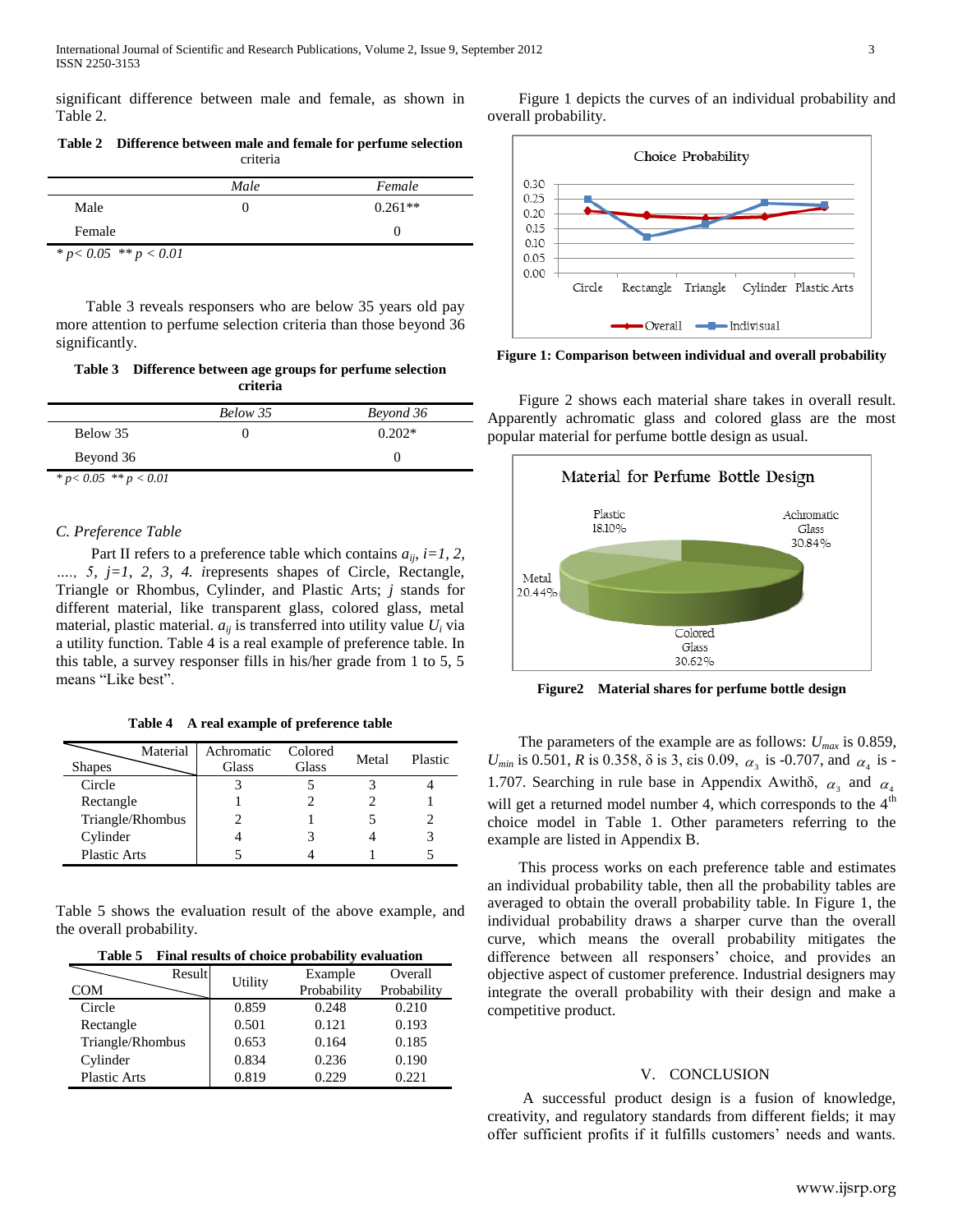To achieve market competitiveness, industrial designers have to know what customers want, and integrate customer preference with the design. This study employs a brand choice process to estimate customer preference, and provides customers' choice probability for perfume bottle attributes. The results show that male customers pay more attention to perfume selection criteria than female ones do. So do customers at age below 35 than those beyond 36.

 The research results show that achromatic glass and colored glass are the most popular bottle material in customers' mind, and plastic arts and circle shapes are the most likely they will choose. The overall choice probability may provide industrial designers insight of market feasibility for their product design.

 The research limitation is that bottle design is the only attribute employed for choice probability evaluation in this study; more attributes such as price may be used to explore choice probability evaluation in future research.

|         | VI. APPENDIX                                                                                                                                 |                     | Total 3.62376 5                                                       |                                   |                            | 3.98187 -0.3581           |            |                                                                                                                                                        |
|---------|----------------------------------------------------------------------------------------------------------------------------------------------|---------------------|-----------------------------------------------------------------------|-----------------------------------|----------------------------|---------------------------|------------|--------------------------------------------------------------------------------------------------------------------------------------------------------|
|         | VII.                                                                                                                                         |                     | $f(x-\mu)^2$                                                          | $f(x-\mu)^3$                      | $f(x-\mu)^4$               |                           |            |                                                                                                                                                        |
|         |                                                                                                                                              | 1                   | $0.06284 -$                                                           |                                   | 0.00215                    |                           |            |                                                                                                                                                        |
| A.      | <b>Selection Rule for Brand Choice Models</b>                                                                                                | $\overline{c}$      | $\overline{0}$                                                        |                                   | 0.00043                    |                           |            |                                                                                                                                                        |
| Rule 1  | If $\delta$ = 1 then Model = 8                                                                                                               | 3                   | $0.00513 -$                                                           |                                   | 1.9E-05                    |                           |            |                                                                                                                                                        |
| Rule 2  | if $\delta$ = 2 and ( $\alpha_3 \ge 0.25$ and $\alpha_3 \le 0.25$ ) and $\alpha_4 < -0.5$ then<br>$Model = 1$                                | $\overline{4}$<br>5 | $\Omega$                                                              | 4.67E-<br>0.03463 0.00112 0.00012 | 8.37E-                     |                           |            |                                                                                                                                                        |
| Rule 3  | if $\delta$ = 2 and $(\alpha_3 \ge 0.25$ and $\alpha_3 \le 0.25$ )<br>and $(\alpha_4 \geq -0.5)$<br>and $\alpha_4 \leq 0.5$ ) then Model = 2 |                     | Total 0.10259 -                                                       |                                   | 0.00272                    |                           |            |                                                                                                                                                        |
| Rule 4  | if $\delta$ = 2 and $(\alpha_3 \ge 0.25$ and $\alpha_3 \le 0.25$ ) and $\alpha_4 > 0.5$ then<br>$Model = 3$                                  |                     | $U_{max}$<br>0.8590                                                   | $U_{min}$<br>0.5009               | $\boldsymbol{R}$<br>0.3581 | δ<br>$\overline{3}$       | ε          | 0.0895 0.7964                                                                                                                                          |
| Rule 5  | if $\delta$ = 2 and $\alpha_3$ > 0.25 and $\alpha_4$ < -0.5 then Model = 2                                                                   |                     |                                                                       |                                   |                            |                           |            |                                                                                                                                                        |
| Rule 6  | if $\delta$ = 2 and $\alpha_3$ > 0.25 and ( $\alpha_4 \ge$ =0.5 and $\alpha_4 \leq$ 0.5) then<br>$Model = 3$                                 |                     | m <sub>2</sub><br>0.0205<br>Source: the author                        | m <sub>3</sub><br>$-0.0021$       | m <sub>4</sub><br>0.0005   | $\alpha_3$<br>$-0.7073 -$ | $\alpha_4$ | Model<br>4                                                                                                                                             |
| Rule 7  | if $\delta$ = 2 and $\alpha_3$ > 0.25 and $\alpha_4$ > 0.5 then Model = 4                                                                    |                     |                                                                       |                                   |                            |                           |            |                                                                                                                                                        |
| Rule 8  | if $\delta$ = 2 and $\alpha_3$ < -0.25 and $\alpha_4$ < -0.5 then Model = 3                                                                  |                     |                                                                       |                                   |                            |                           |            |                                                                                                                                                        |
| Rule 9  | if $\delta$ = 2 and $\alpha_3$ < -0.25 and ( $\alpha_4 \ge$ -0.5 and $\alpha_4 \le$ 0.5) then<br>$Model = 4$                                 |                     |                                                                       |                                   | <b>REFERENCES</b>          |                           |            |                                                                                                                                                        |
| Rule 10 | if $\delta$ = 2 and $\alpha_3$ < -0.25 and $\alpha_4$ > 0.5 then Model = 5                                                                   | [1]                 |                                                                       |                                   |                            |                           |            | Bloch PH (1995) Seeking the ideal form: product design and consumer                                                                                    |
| Rule 11 | if $\delta$ = 3 and ( $\alpha_3 \ge 0.25$ and $\alpha_3 \le 0.25$ ) and $\alpha_4 < -0.5$ then<br>$Model = 3$                                | [2]                 | response. Journal of Marketing, 59(3): 16-29.<br>Boston, MA,.         |                                   |                            |                           |            | Cooper LG, Nakanishi M (1988) Marketing Share Analysis. Kluwer:                                                                                        |
| Rule 12 | if $\delta$ = 3 and ( $\alpha_3 \ge 0.25$ and $\alpha_3 \le 0.25$ ) and ( $\alpha_4 \ge 0.5$ and [3]<br>$\alpha_4 \leq 0.5$ ) then Model = 4 |                     |                                                                       |                                   |                            |                           |            | Currim IS (1982) Predictive testing of consumer choice models that are not<br>subject to independence of irrelevant alternatives. Journal of Marketing |
| Rule 13 | if $\delta$ = 3 and ( $\alpha_3 \ge 0.25$ and $\alpha_3 \le 0.25$ ) and $\alpha_4 > 0.5$ then<br>$Model = 5$                                 | $[4]$               | Research, 19: 208-222.<br>models. Marketing Science, 7(3): 232-251.   |                                   |                            |                           |            | Dalal SR, Klein RW (1988) A flexible class of discrete choice                                                                                          |
| Rule 14 | if $\delta$ = 3 and $\alpha_3$ > 0.25 and $\alpha_4$ < -0.5 then Model = 2                                                                   | [5]                 |                                                                       |                                   |                            |                           |            | Gensch DH, Ghose S (1992) Elimination by dimensions. Journal of                                                                                        |
| Rule 15 | if $\delta$ = 3 and $\alpha_3$ > 0.25 and ( $\alpha_4 \ge 0.5$ and $\alpha_4 \le 0.5$ ) then<br>$Model = 3$                                  | [6]                 | Marketing Research, 29(4): 417-429.                                   |                                   |                            |                           |            | Hsiao SW, Chiu FY, Lu SH (2010) Product-form design model based on                                                                                     |
| Rule 16 | if $\delta$ = 3 and $\alpha_3$ > 0.25 and $\alpha_4$ > 0.5 then Model = 4                                                                    |                     | genetic algorithms, Int. J. of Industrial Ergonomics, 40(3): 237-246. |                                   |                            |                           |            |                                                                                                                                                        |
| Rule 17 | if $\delta$ = 3 and $\alpha_3$ < -0.25 and $\alpha_4$ < -0.5 then Model = 4                                                                  | $\lceil 7 \rceil$   |                                                                       |                                   |                            |                           |            | Kumar M (2008) The role of product design in value creation, transmission                                                                              |
| Rule 18 | if $\delta$ = 3 and $\alpha_3$ < -0.25 and ( $\alpha_4 \ge$ -0.5 and $\alpha_4 \le$ 0.5) then<br>$Model = 5$                                 |                     | University of Mississippi.                                            |                                   |                            |                           |            | and interpretation: Implications for consumer preference, Ph.D. thesis, The                                                                            |
| Rule 19 | if $\delta$ = 3 and $\alpha_3$ < -0.25 and $\alpha_4$ > 0.5 then Model = 6                                                                   | [8]                 | Wiley.                                                                |                                   |                            |                           |            | Luce RD (1959) Individual Choice Behavior: A Theoretical analysis, NY:                                                                                 |
| Rule 20 | if $\delta$ = 4 and ( $\alpha_3 \ge 0.25$ and $\alpha_3 \le 0.25$ ) and $\alpha_4 < -0.5$ then                                               | [9]                 |                                                                       |                                   |                            |                           |            | Luo L, Kannan PK, Ratchford BT (2008) Incorporating subjective<br>characteristics in product design and evaluations. Journal of Marketing              |
|         | $Model = 3$                                                                                                                                  |                     | Research, 45(2): 182-194.                                             |                                   |                            |                           |            |                                                                                                                                                        |
| Rule 21 | if $\delta$ = 4 and ( $\alpha_3 \ge 0.25$ and $\alpha_3 \le 0.25$ ) and ( $\alpha_4 \ge 0.5$ and<br>$\alpha_4 \leq 0.5$ ) then Model = 5     |                     | European Journal of Operational Research, 82(1): 1-17.                |                                   |                            |                           |            | [10] Manrai AK (1995) Mathematical models of brand choice behavior.                                                                                    |
| Rule 22 | if $\delta$ = 4 and ( $\alpha_3 \ge 0.25$ and $\alpha_3 \le 0.25$ ) and $\alpha_4 > 0.5$ then                                                |                     |                                                                       |                                   |                            |                           |            |                                                                                                                                                        |

|         | $Model = 4$                                                                                    |
|---------|------------------------------------------------------------------------------------------------|
| Rule 23 | if $\delta$ = 4 and $\alpha_3$ > 0.25 and $\alpha_4$ < -0.5 then Model = 5                     |
| Rule 24 | if $\delta$ = 4 and $\alpha_3$ > 0.25 and ( $\alpha_4 \ge 0.5$ and $\alpha_4 \le 0.5$ ) then   |
|         | $Model = 6$                                                                                    |
| Rule 25 | if $\delta$ = 4 and $\alpha_3$ > 0.25 and $\alpha_4$ > 0.5 then Model = 7                      |
| Rule 26 | if $\delta$ = 4 and $\alpha_3$ < -0.25 and $\alpha_4$ < -0.5 then Model = 6                    |
| Rule 27 | if $\delta$ = 4 and $\alpha_3$ < -0.25 and ( $\alpha_4 \ge$ -0.5 and $\alpha_4 \leq$ 0.5) then |
|         | $Model = 7$                                                                                    |
| Rule 28 | if $\delta$ = 4 and $\alpha_3$ < -0.25 and $\alpha_4$ > 0.5 then Model = 7                     |

 $x_i f_i$   $x-\mu$ 

Source: Revised from Matsatsinis& Samaras (2000)

*B. Example of Estimating Choice Probability*

 0.5457 1 0.5457 -0.2507 0.63522 0 0 -0.1611 0.72475 1 0.72475 -0.0716 0.81428 0 0 0.01791 0.90381 3 2.71142 0.10743

 $i$   $x_i$   $f_i$   $x_i$